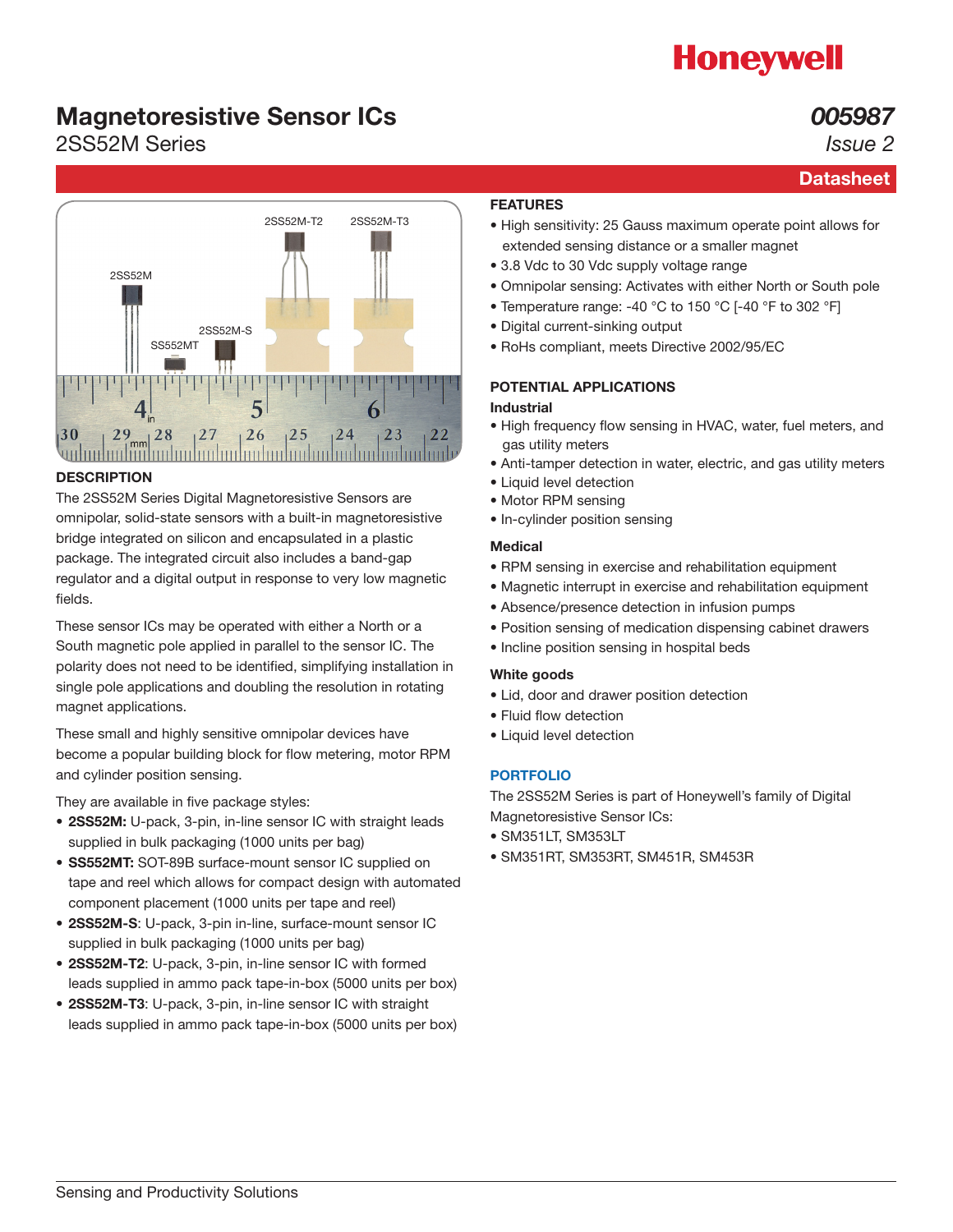#### Table 1. Electrical and Environmental Specifications

(At V<sub>supply</sub> = 3.8 Vdc to 30 Vdc, T<sub>A</sub> = -40 °C to 150 °C [-40 °F to 302 °F] except where otherwise specified.)

| $\overline{M}$                                                                  |                                                                                                                                                     |                 |            |            |                             |
|---------------------------------------------------------------------------------|-----------------------------------------------------------------------------------------------------------------------------------------------------|-----------------|------------|------------|-----------------------------|
| <b>Characteristic</b>                                                           | <b>Condition</b>                                                                                                                                    | Min.            | Typ.       | Max.       | Unit                        |
| Supply voltage                                                                  | no load                                                                                                                                             | 3.8             |            | 30         | Vdc                         |
| Supply current:<br>operated<br>released                                         | 24 °C ±2 °C, 16 Vdc ±0.5 % V <sub>supply</sub><br>24 °C ±2 °C, 16 Vdc ±0.5 % Vsupply                                                                |                 | 6<br>6     | 11<br>10   | mA                          |
| Output leakage current (released)                                               |                                                                                                                                                     |                 |            | 10.0       | μA                          |
| Output voltage (operated)                                                       | sinking, 20 mA max.                                                                                                                                 |                 | 0.25       | 0.40       | V                           |
| Outptut switching time:<br>rise (10 % to 90 %)<br>fall (90 % to 10 %            | 1600 Ohm, 20 pF load<br>1600 Ohm, 20 pF load                                                                                                        |                 | 0.2<br>0.1 | 1.5<br>1.5 | μs                          |
| Operating temperature range                                                     |                                                                                                                                                     | $-40$ [ $-40$ ] |            | 150 [302]  | $^{\circ}$ C $[^{\circ}$ F] |
| Soldering temperature and time:<br><b>SS552MT</b><br>all other catalog listings | infrared reflow process: peak temperature 245 °C [473 °F] for 10 s max.<br>wave soldering process: 250 °C to 260 °C [482 °F to 500 °F] for 3 s max. |                 |            |            |                             |

#### Table 2. Magnetic Characteristics (At  $V_{\text{supply}} = 3.8$  Vdc to 30 Vdc.)

|                                     | <b>Operate</b>            |          | <b>Release</b> | <b>Differential</b> |         |
|-------------------------------------|---------------------------|----------|----------------|---------------------|---------|
| <b>Temperature Range</b>            | <b>Minimum</b><br>Maximum |          | <b>Minimum</b> | <b>Minimum</b>      | Maximum |
| -20 °C to 85 °C [-4 °F to 185 °F]   | $\overline{\phantom{0}}$  | 25 Gauss | 5 Gauss        |                     | 7 Gauss |
| -40 °C to 150 °C [-40 °F to 302 °F] |                           | 25 Gauss | 4 Gauss        |                     | 8 Gauss |

#### Table 3. Absolute Maximum Specifications

| <b>Characteristic</b>                                                              | Min.            | Typ. | Max.      | Unit                        |
|------------------------------------------------------------------------------------|-----------------|------|-----------|-----------------------------|
| Supply voltage                                                                     | $-0.5$          |      | 30        | Vdc                         |
| Voltage externally applied to output:<br>OFF condition only<br>OFF or ON condition | $-0.5$          |      | 30        | <b>Vdc</b>                  |
| Output current                                                                     |                 |      | 20        | mA                          |
| Storage temperature                                                                | $-40$ [ $-40$ ] |      | 150 [302] | $^{\circ}$ C $[^{\circ}$ F] |
| Magnetic flux                                                                      |                 |      | no limit  | Gauss                       |

### **NOTICE**

Absolute maximum ratings are the extreme limits the device will withstand without damage to the device. Electrical and mechanical characteristics are not guaranteed as maximum limits (above recommended operting conditions) are approached, nor will the device necessarily operate at absolute maximum ratings.

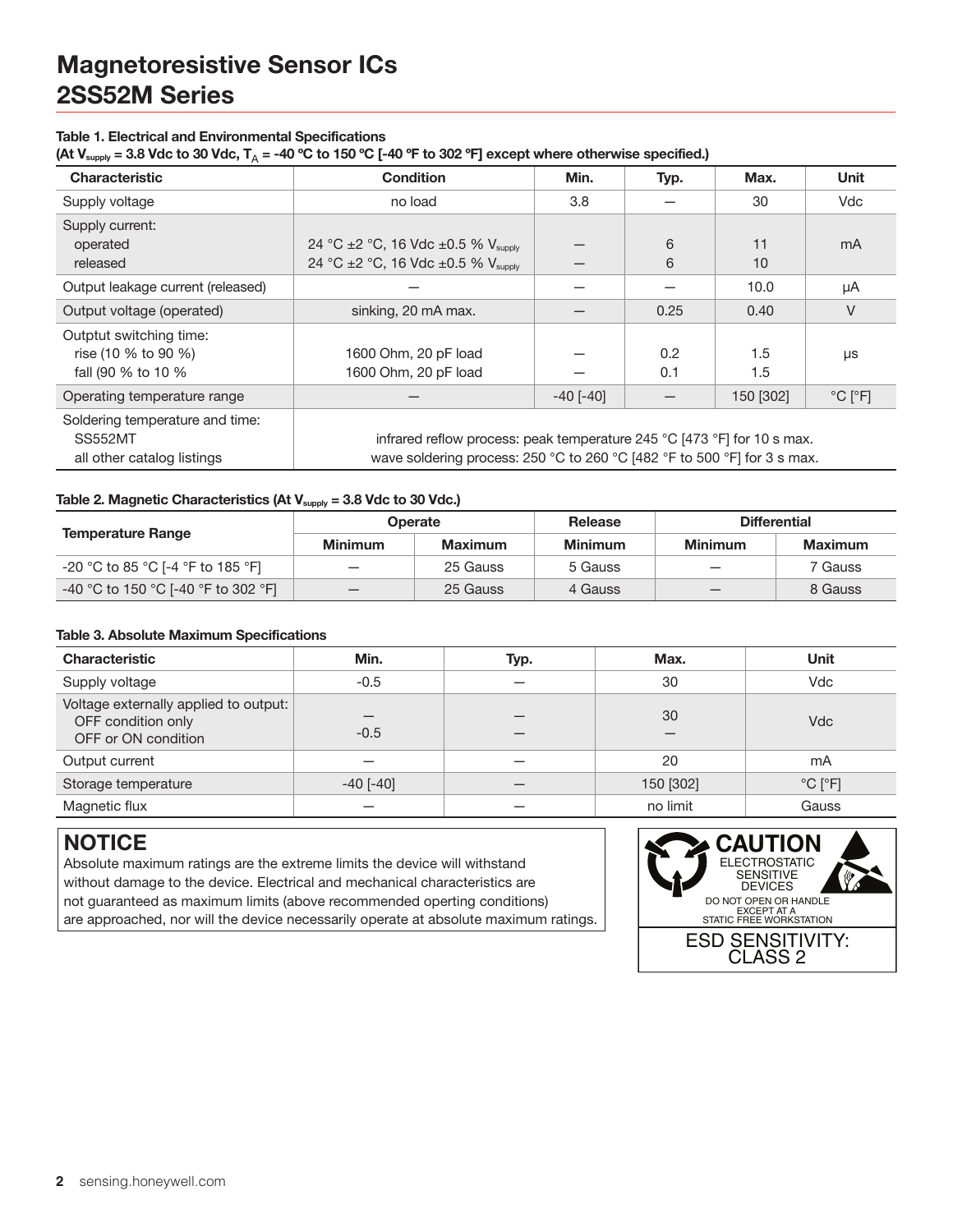### Figure 1. Block Diagram for Current Sinking Output (NPN)



#### Figure 2. Magnet Alignment to the Sensor IC



• Operated by magnetic fields (North or South pole) that are parallel to the sensor IC; arrows indicate direction of magnetic flux.

• Due to the inherent high sensitivity of these sensor ICs, stray magnetic fields that are parallel to the sensor IC may affect operation.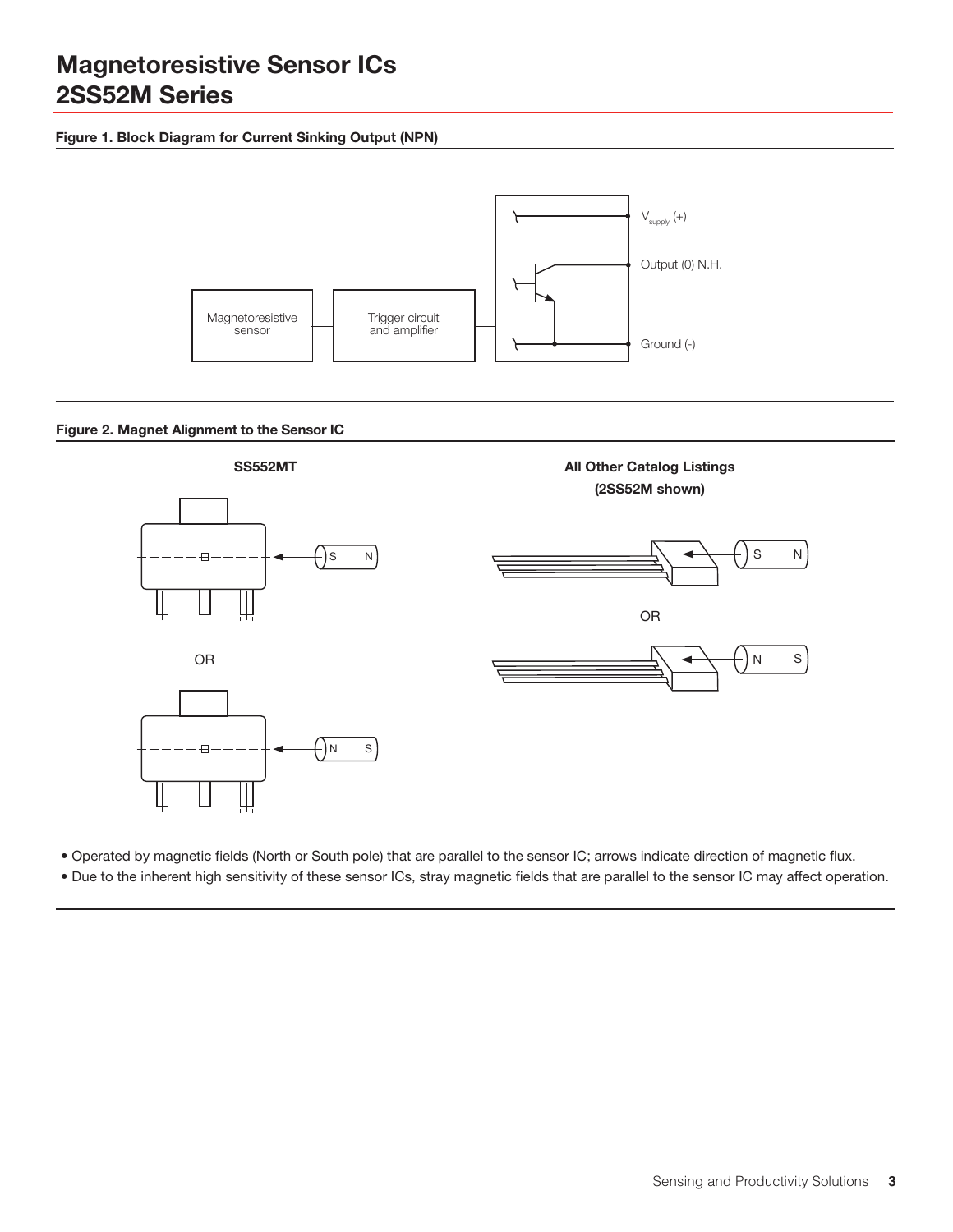Figure 3. Mounting Dimensions (For reference only. mm/in.)

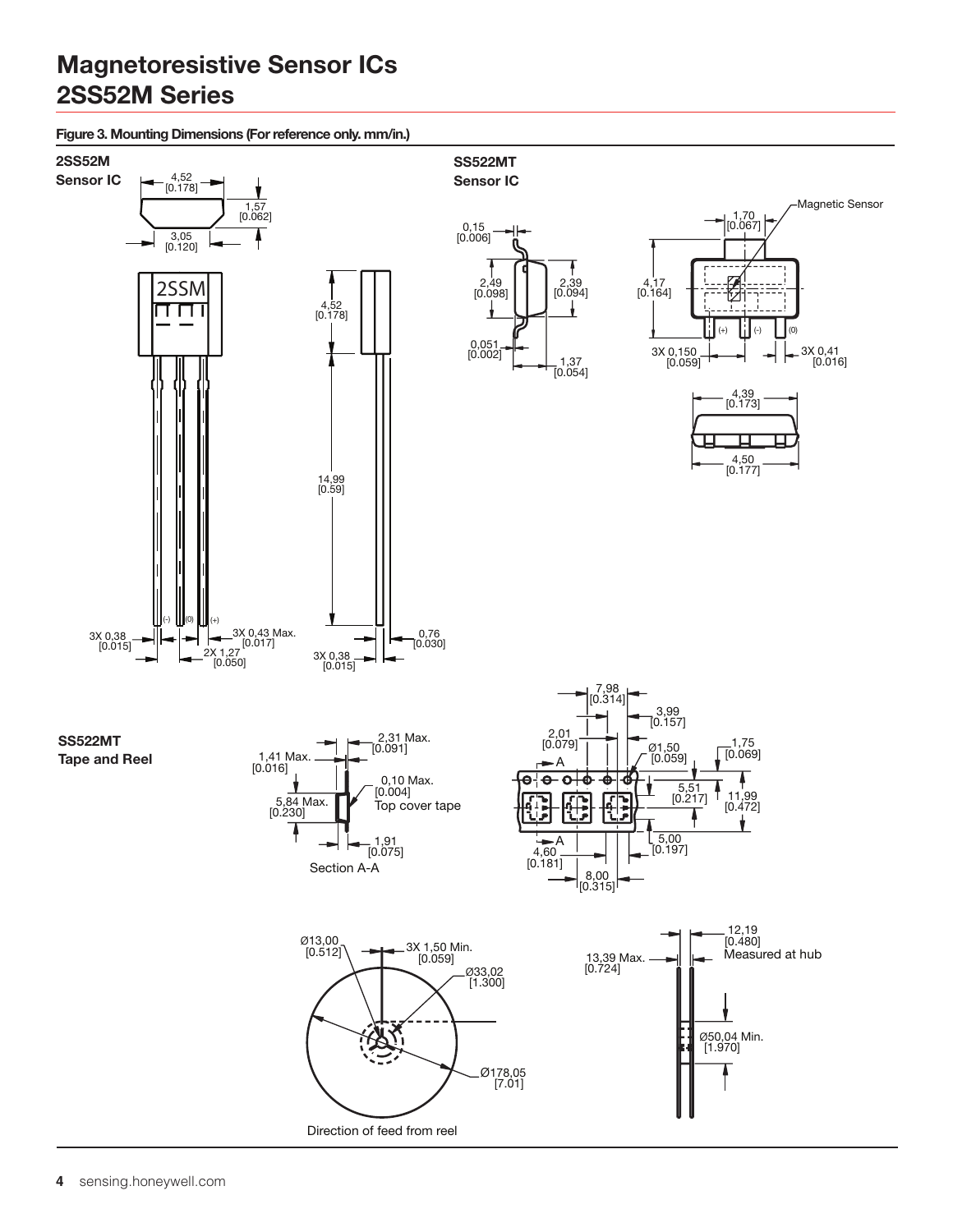Figure 3. Mounting Dimensions (continued)



2SS52M-T2 Ammo pack tape-in-box



2SS52M-T3 Ammo pack tape-in-box

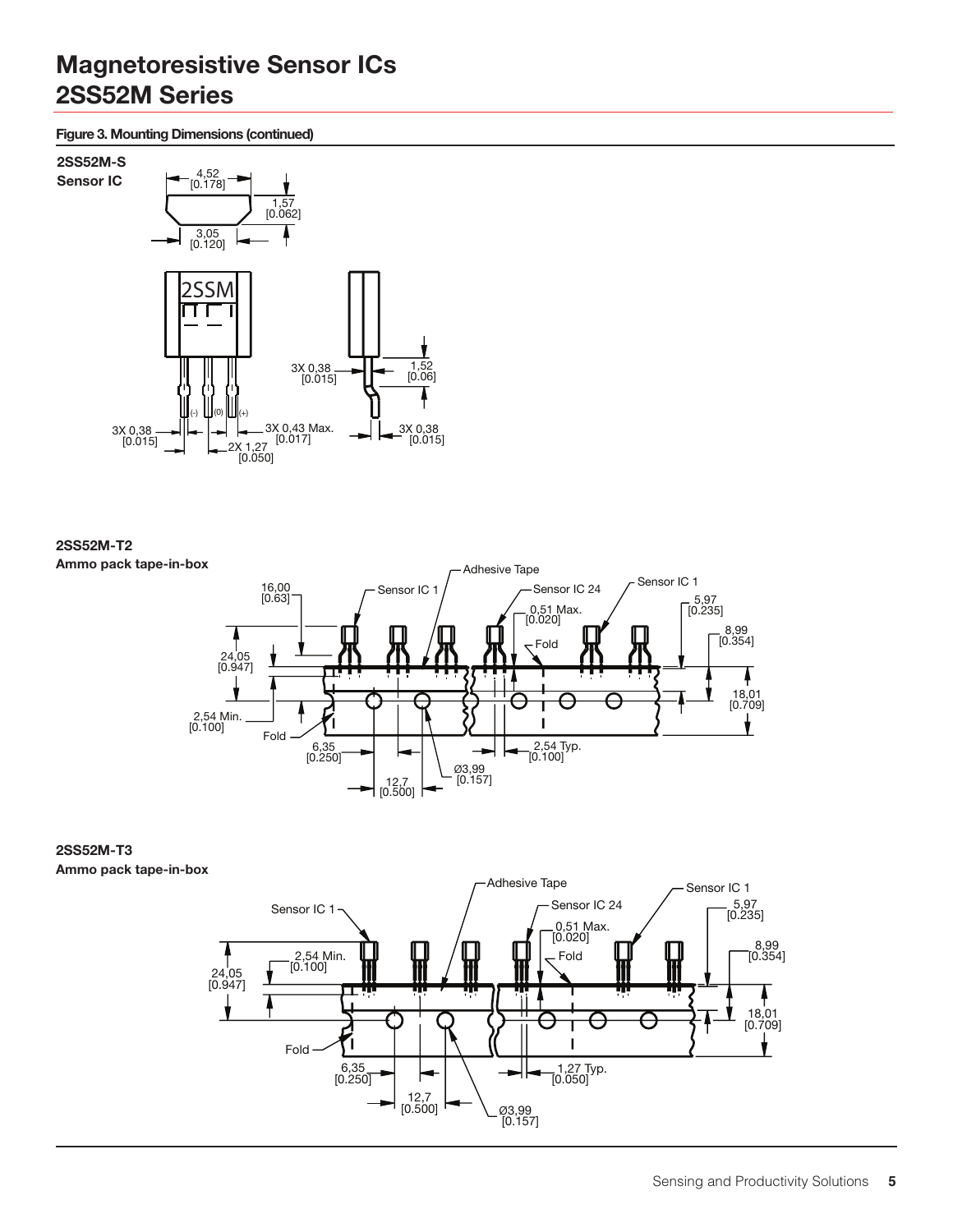### **Table 4. Order Guide**

| <b>Catalog Listing</b> | <b>Description</b>                                                                                                                              |  |
|------------------------|-------------------------------------------------------------------------------------------------------------------------------------------------|--|
| 2SS52M                 | Magnetoresistive sensor IC, omnipolar, U-pack, straight leads 14,99 mm<br>[0.590 in] long, bulk packaging (1000 units per bag)                  |  |
| <b>SS552MT</b>         | Magnetoresistive sensor IC, omnipolar, SOT-89B surface-mount package,<br>tape and reel packaging (1000 units per reel)                          |  |
| 2SS52M-S               | Magnetoresistive sensor IC, omnipolar, U-pack, surface-mount package,<br>bulk packaging (1000 units per bag)                                    |  |
| 2SS52M-T2              | Magnetoresistive sensor IC, omnipolar, U-pack, formed leads 14,99 mm<br>[0.590 in] long, ammo pack tape-in-box packaging (5000 units per box)   |  |
| 2SS52M-T3              | Magnetoresistive sensor IC, omnipolar, U-pack, straight leads 14,99 mm<br>[0.590 in] long, ammo pack tape-in-box packaging (5000 units per box) |  |